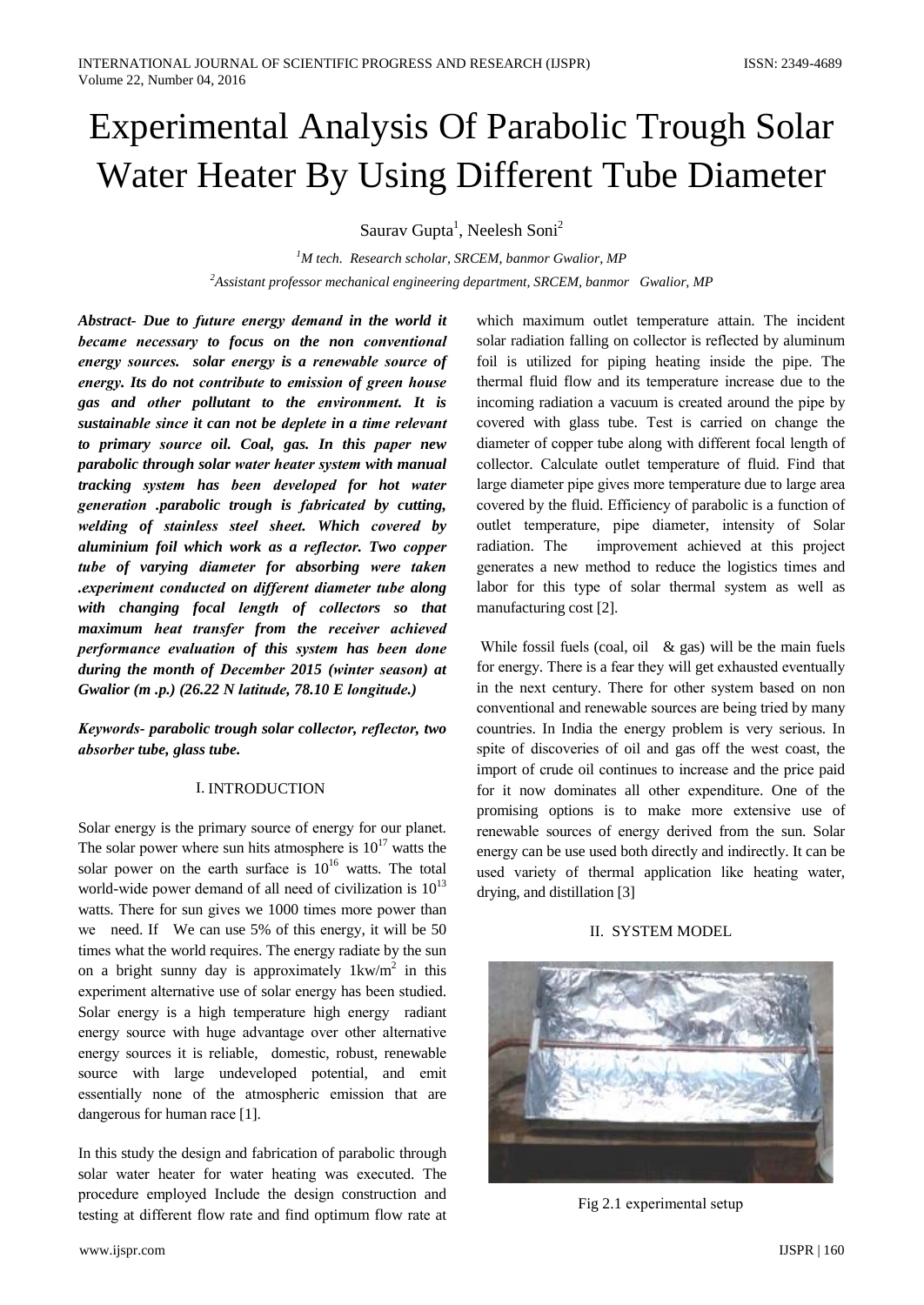

Fig 2.2 two copper tube of different diameter

Lists Of The Parameter Used In The Experiment Setup

|        | Table 2.1 lists of the parameter used in the Experiment |  |
|--------|---------------------------------------------------------|--|
| Set up |                                                         |  |

| Parameter                             | Value                          |
|---------------------------------------|--------------------------------|
| 1. aperture length                    | $0.75 \; \mathrm{m}$           |
| 2. collector length                   | $1.25 \; \mathrm{m}$           |
| 3. aperture area                      | 0.75 <sub>m</sub> <sup>2</sup> |
| 4. Diameter of first tube             | $19 \text{ mm}$                |
| 5. Diameter of second tube            | $14 \text{ mm}$                |
| 6. First focal length                 | $240 \text{ mm}$               |
| 7. Second focal length                | $190 \text{ mm}$               |
| 8. Diameter of glass tube             | $25 \text{ mm}$                |
| 9 water flow rate                     | $0.01$ kg/s                    |
| 10. rim angle                         | 90                             |
| 11. Absorber tube emissivity $\alpha$ | 0.78                           |
| 12. Glass tube transitivity $\tau$    | 0.88                           |
| 13. Aluminum foil reflectivity $\rho$ | 0.93                           |

# **III. PREVIOUS WORK**

Vijayaraghavan et al.  $[4]$  – have carried out reports on the outdoor testing done to verify performance of a spectrally selective liquid under concentrated light. The design consists of a Fresnel lens based concentrator that focuses radiation on to a glass absorber. Collector thermal performance was measured using copper sulfate solution as the heat collection fluid. Effect of various parameters on efficiency is also reported. It was found that parameter such as solution flow rate through the absorber and optical concentration as measured by the spot size have an insignificant impact on the thermal performance.

Mintsa Do Ango et al. [5] - this work presents numerical simulations aimed at optimizing the design of polymer flat plate solar collectors. Solar collectors' absorbers are usually made of copper or aluminum and, although they offer good performance, they are consequently expensive. In comparison, using polymer can improve solar collectors' economic competitiveness. In this paper they propose a numerical study of a new design for a solar

collector to assess the influence of the design parameters (air gap thickness, collector length) and of the operating conditions (mass flow rate, incident solar radiation, inlet temperature) on efficiency.

Kumar Alok. [6] Cylindrical concentrator and a receiver tube. The selective cover system prevents the heat loss (convective and radiative) from the receiver tube and parabolic trough type collector consists of selective improves the performance of solar parabolic trough Also evacuated chamber is created to reduce the loss of heat and reduce the corrosion of concentrator surface. Tracking system is embedded in the solar parabolic trough for tracking the sun energy movement. This report presents the evaluation of solar insolation in terms of monthly average hourly global radiation in Patna on 10th April, 2013. On the basis of this solar energy flux, comparative study of the instantaneous efficiency of solar parabolic trough is done. Here four different types of cover system are mathematically analyzed. (i) Single glass cover on receiver (ii) Double glass cover on receiver (iii) Single glass cover on aperture (iv) Double glass cover on aperture. This report contains many graphs to illustrate the effect on instantaneous efficiency on variation of primary parameter. With the help of MATLAB R201a software mathematical calculation is obtained

Ruby et al. [7] performed through the design, construction, operation, and analysis of a high temperature solar thermal system at a Frito-Lay snack food plant located in Modesto, California. In this installation, high temperature water is produced by a concentrating solar field, which in turn is used to produce approximately 300 pounds per square inch (20 bar) of process steam. Process steam in the plant is used for cooking, which includes heating edible oil for frying, and heating baking equipment. Steam is also converted into hot water for cleaning and sterilization processes

Sagade et al. [8] conducted experiment on parabolic trough made of fiberglass-reinforced plastic with its aperture area coated by aluminum foil with a reflectivity of 0.86. This line-focusing parabolic trough with mild steel receiver has been tested with and without glass cover. From Indian conditions, low-cost FRP parabolic trough system proves to be beneficial for industrial heating applications as well as domestic heating.

# IV. EXPERIMENTAL METHODOLOGY

Hot water use and needs increase day by day due its use domestic, commercial, industrial etc. electrical water heater, or other way for hot water generation like coal, oil accessible in industrial or commercial purpose but for domestic purpose or ruler area this is costly and required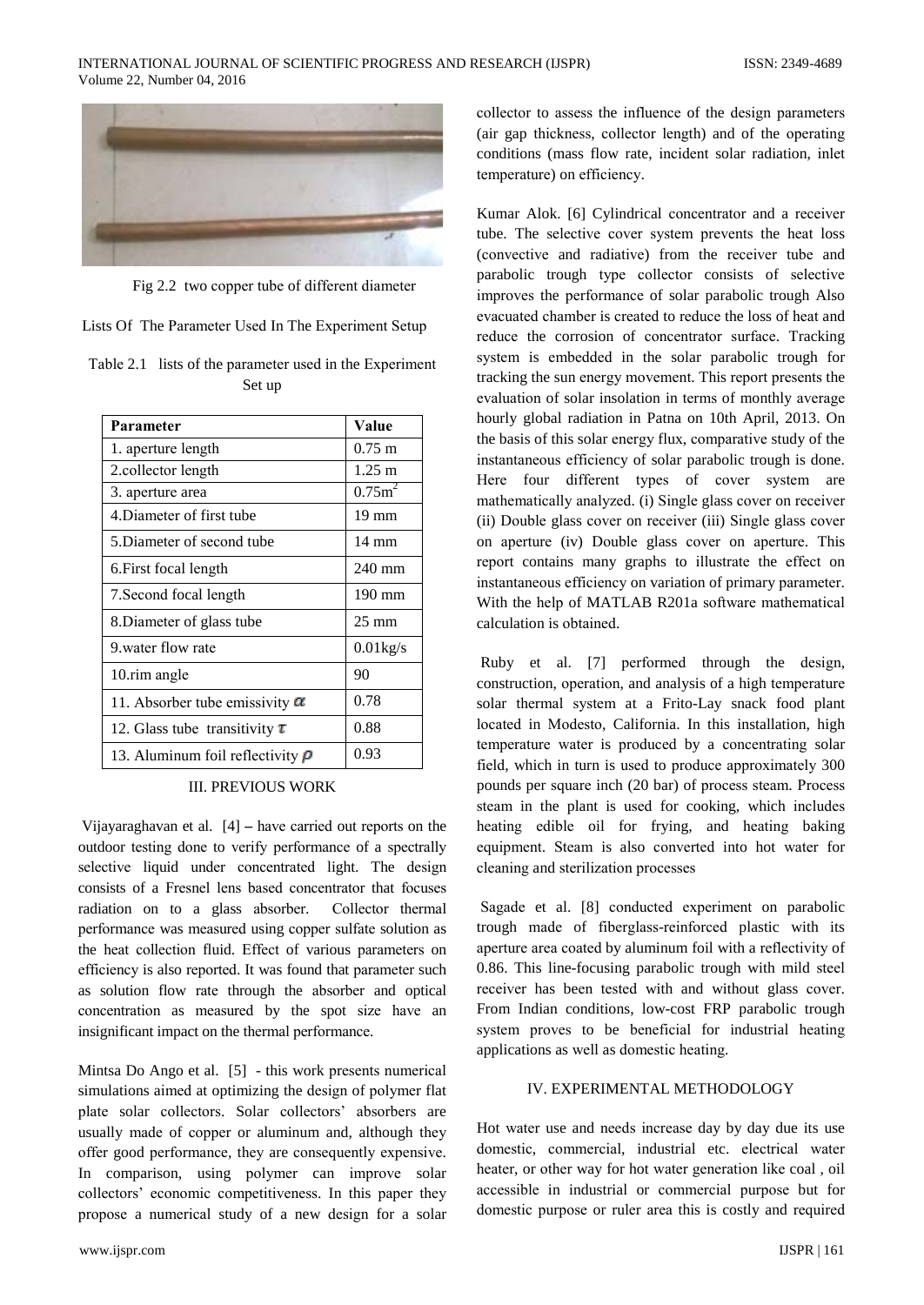intensive care. For it. Solar water heater is best substitute for hot water generation due to its low fabrication and operation cost. In eclectic heater danger by electric shock but in case solar water free from it. After the prepared of final setup, we have used following research methodology for these experiments are as:

- (1) First, established set up at top of the roof and matched best sun angle.
- (2) Took reading at different flow rate and measure temperature and set final flow rate on which we got maximum temperature.
- (3) Took four reading in four days in winter season at Gwalior (m.p) from 10.00 am to 4.00 pm (a) 18 mm dia. Tube at 240 mm focal length (b) 14 mm dia. Tube at 240 mm focal length (c) 18 mm Die .Tube at 190 mm at focal length (d) 14 mm dia. Tube at 190 mm at focal length. Were four Reading.
- (4) These experiment gives data like outlet temperature, receiver temperature, ambient temperature etc. All the observation and result of these experiments is shown below.

|               | Place of Experiment | Kampoo, Gwalior (M.P.)  |
|---------------|---------------------|-------------------------|
|               | Perform             |                         |
| 2             | Date of Experiment  | 05/12/2015, 07/12/2015, |
|               | Perform             | 10/12/2015, 13/12/2015  |
| $\mathcal{R}$ | Flow rate           | $0.1$ kg/s              |
|               |                     |                         |
| 4             | Gwalior Climate     | 26.22N latitude, 78.10E |
|               | Condition           | longitude               |
|               | Season              | Winter                  |

# Table 4.1 Detail of Experiment

### V. EXPERIMENTAL RESULTS

#### $5.1$ Variation of temperature with time



**Case – 1** Experiment is conducted by using 19mm dia. Tube at 240mm focal length on 05/12/2015 from day timing 10.00 am to 4.00 pm

#### 5.2 Variation of temperature with time

Case  $-2$  Experiment is conducted by using 14mm dia. Tube at 240mm focal length on 07/12/2015 from day timing 10.00 am to 4.00 pm



#### 5.3 Variation of temperature with time

Case  $-3$  Experiment is conducted by using 19mm dia. Tube at 190mm focal length on 10/12/2015 from day timing 10.00 am to 4.00 pm



#### 5.4 Variation of temperature with time

**Case – 4** Experiment is conducted by using 14mm dia. Tube at 190mm focal length on 13/12/2015 from day timing 10.00 am to 4.00 pm



### 5.5 Combined variation of temperature with time at focal length 240mm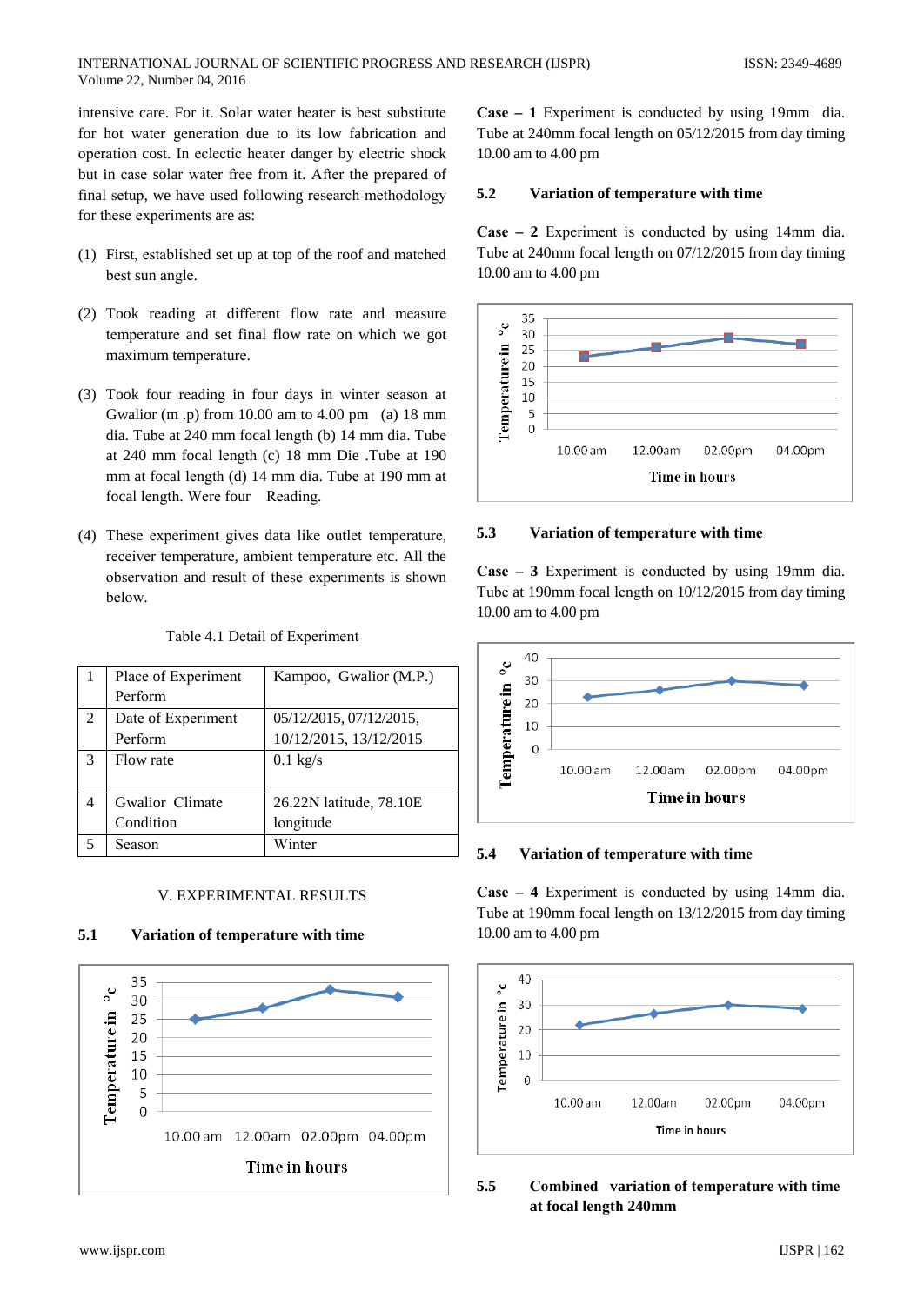

5.6 Combined variation of temperature with time At focal length 190mm



### 5.7 Variation of temperature with time for tube dia. 18mm



### 5.8 Variation of temperature with time for tube dia. 14mm



### VI. CONCLUSION

We have got maximum temperature on 19 mm diameter tube at 240 mm focal length at 2 O'clock which is 33 c It is about 10% more than from 14 mm diameter tube at same focal length.

### **VII. FUTURE WORK**

Future work in this experiment may be to change reflector material like mirror film or any other metallic film which have high reflectivity. Experiment can be done in summer season for better efficiency of collector. This system is work for water heating we can also generate electricity by used solar cells in place of absorber and stored in battery. For vacuum can be use another material instead of glass tube.

### **REFRENCES**

[1] Tayade Mayur G, Thombre R E, and Dutt Subroto, " performance evaluation of solar parabolic trough "International Journal of Scientific and Research January  $2015$  vol.  $(5)$ .

[2] Montes Irving Eleazar, Chavez Omar Mercado, and Benite Arturo Mejia "design and construction of a parabolic trough solar collector for process heat production" ELSEVIER ENERGY PROCEDIA p.p 2149-2158.2014

 $[3]$ Singh Santosh Kumar, Singh Arvind Kumar, and "design and fabrication of Yadav Santosh kumar, parabolic trough solar water heater for hot water generation" IJERT vol. (1). December 2012

 $[4]$ K V Pradeep Kumar, T Shrinath and a Reddy Venkatesh, "design, fabrication and experimental testing of solar parabolic trough collectors with automated tracking mechanism" IJRAME vol. 1 pp.37-55. august 2013

[4] Vijayaraghavan Sanjay, Ganapathisubbu S.and Santosh Kumar C, September 2013 "performance analysis of a spectrally selective concentrating direct absorption collector"

[5] Mintsa Do Ango A.C, Medale M, and Abid C "optimization of the design of a polymer flat plate solar collector"2013 elsevier solar energy p.p. 64-67. October 2012

[6] Kumar Alok "improvements in efficiency of solar parabolic trough" IOSR journal of Mechanical and Civil Engineering (IOSR-JMCE) vol.7 pp.63-75 august 2013